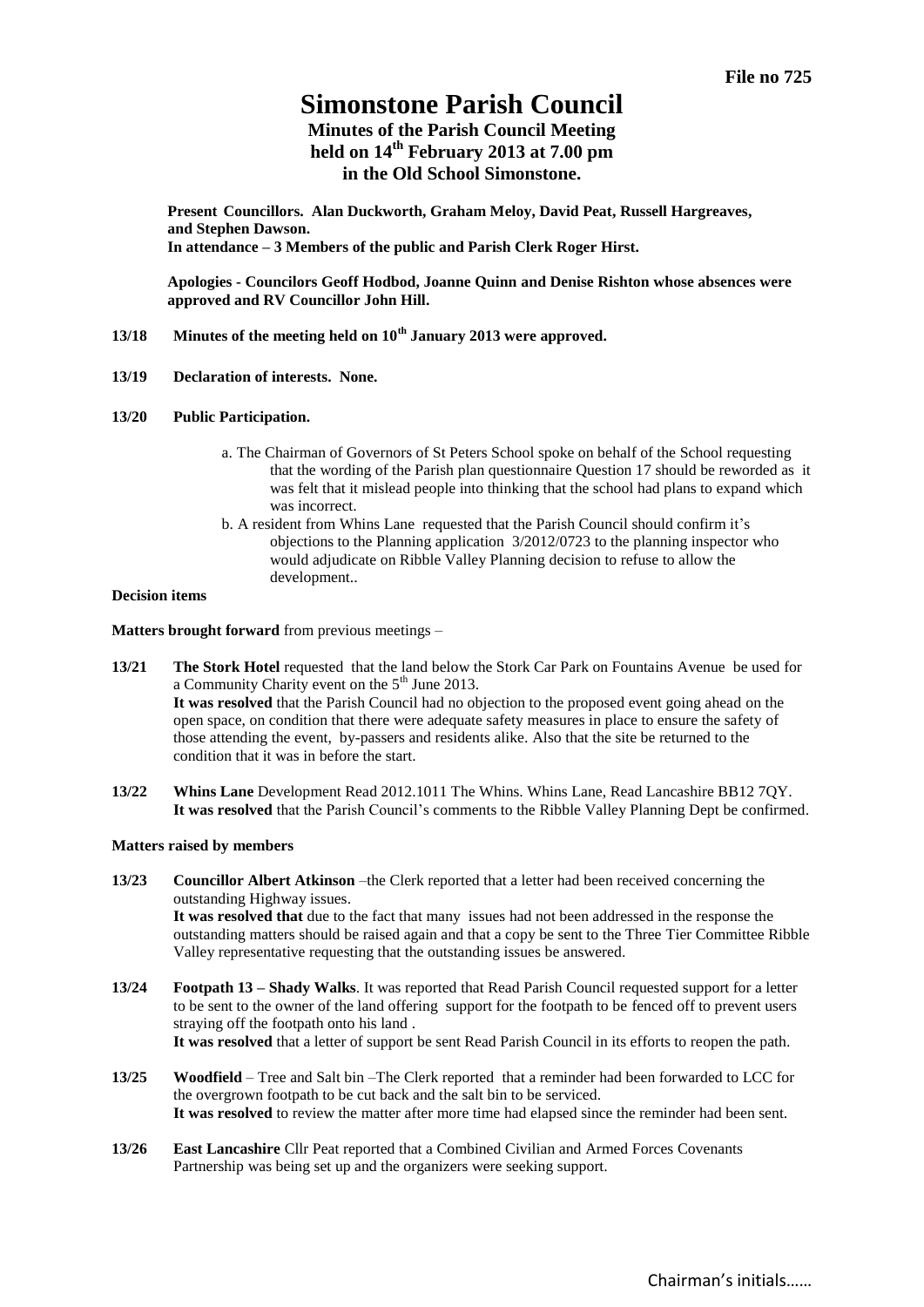**It was resolved** that the Parish Council support the setting up of the Partnership.

#### **13/27 Working Party report-**

a. **Christmas Party** –Members considered quotations for catering and entertainment at this year's party.

**It was resolved** to accept the lowest quotation from Mrs Prosser for the provision of a buffet lunch at the party. It was agreed that St Leonard's Choir be invited to provide the entertainment.

- b. **Additional Christmas tree lights** The Clerk reported that he had obtained an quotation for 2 additional harnesses. The quotation for these was a 20% discount on the listed prices. **It was resolved to** purchase the additional lights.
- c. **Parish Plans** The Chairman reported that a letter of complaint has been received concerning question 17 on the questionnaire and as a result the Head Teacher has withdrawn her offer of distributing the Parish Plan and wishes the question to be rephrased. **It was resolved** to note the complaint. It was agreed that the questionnaire be distributed by members only to door to door only within the parish with collection points at the Library and Convenience Store
- d. **War Memorial working party**  Cllr Dawson reported that there had been a meeting of the members to update the meeting on the progress made so far and that the Working party was investigating options of how best to proceed to provide a suitable memorial. **It was resolved** to note the report.
- e. **Read/Simonstone All Weather Pitch Development Sub-Committee-** It was reported that prices were being obtained for installing a pitch on the Read Playing field. **It was resolved** to note the report.

#### **13/28 Governance** -**Annual review of the following documents as per emails**

- a. The Parish Councils Standing Orders. reviewed
- b. Freedom of Information Publications Scheme.
- c. Asset Register updated
- d. Internal Audit including Appointment of Auditor for the year 2013/14 accounts.
- e. Risk assessment reviewed

**It was resolved** that the Governance Working party meet and review the above documents and report back at the next Parish Council meeting.

#### **13/29 LCC**

a. **Focus Group Recruitment - The Clerk reported** that the group was a consultation group of representatives of local councils from across the county to consider the relationship and perception of the services it provides to all charge-payers within the county who use its services.

**It was resolved that** Cllr. Meloy would represent the Parish Council and that Cllrs Peat and Dawson would deputize for him in case he is unable to attend the meetings**.** 

## **13/30 RVBC**

a. **Advertisement - Street banners** which were contrary to planning regulations had been removed.

**It was resolved** to note the report**.**

#### **13/31 LALC**.

## a. **Neighbourhood Planning Conference** 19<sup>th</sup> January, The Clerk gave a report on the conference.

**It was resolved** to consider more fully the option after the results of the Parish Plan consultation had been completed.

#### b. **Lancashire Best Kept Village Competition** –

**It was resolved** not to pt take part this year.

## **13/32 Planning.**

a. **Planning appeals**-Notification of planning appeal 3/2012/0723 site of former stable Trapp Lane, Simonstone. Are there any further comments that the Parish Council wish to bring to the attention of the Planning Inspector for consideration.